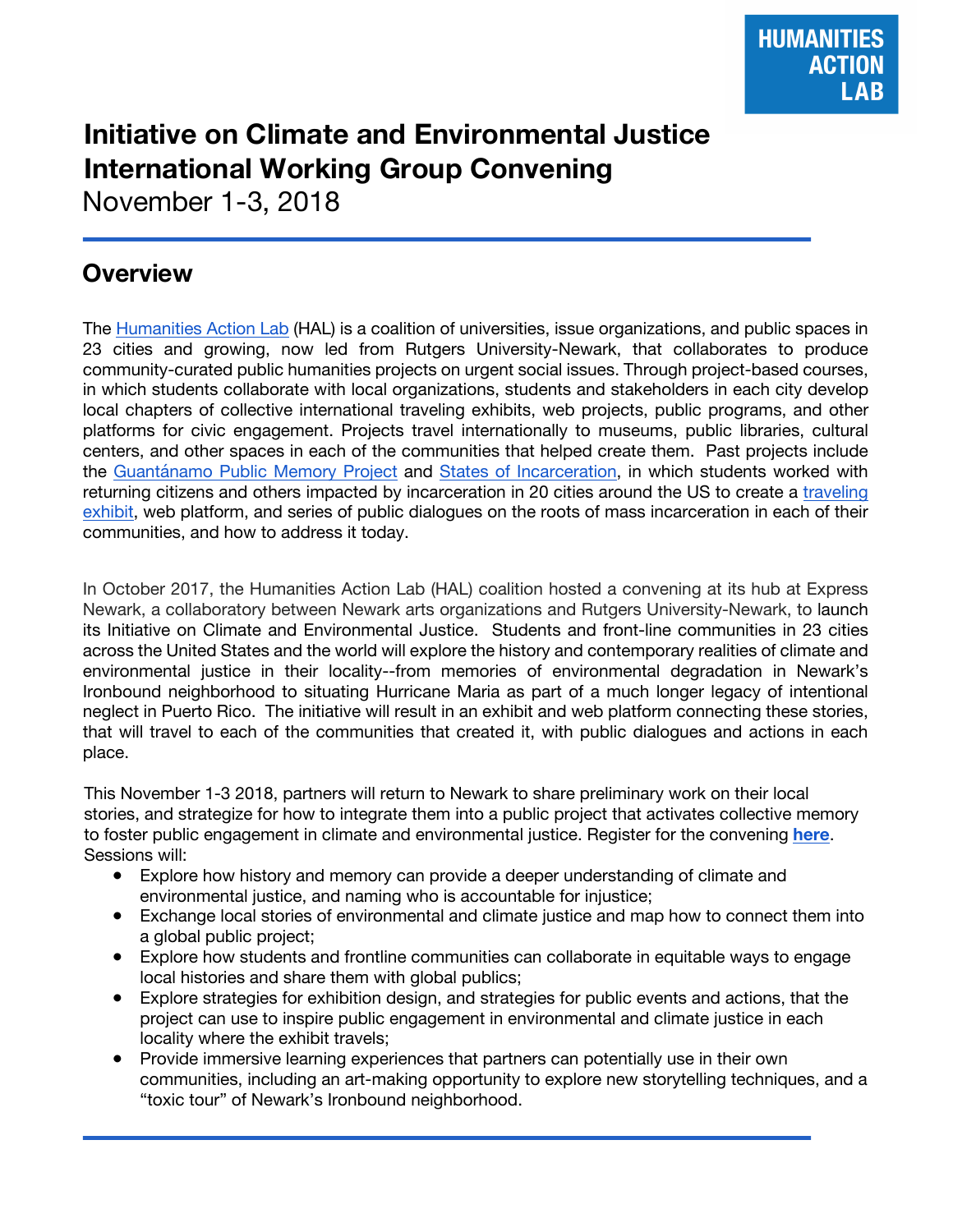## **Agenda**

Day 1: Thursday, November 2, 6pm-8pm Paul Robeson Gallery, Express Newark 54 Halsey Street, 3rd Floor | Newark, NJ 07102

Exhibit Reception: *Olde Soul*, Kevin Blythe Sampson. Refreshments provided.

Meet and mingle with Humanities Action Lab partners from across Newark, around the country, and around the world at a reception at artist Kevin Blythe Sampson's exhibit, *Olde Soul*. This solo show highlights Sampson's work with found objects and refuse, showcasing ways of creatively engaging questions of environmental sustainability. Sampson will be conducting an art-making workshop with convening participants on Saturday, November 3.

#### **Post-reception**

Optional meet-up at the bar at Maize Restaurant at the Robert Treat Hotel

Day 2: Friday, November 2, 8:30am-5:30pm Lecture Hall, Express Newark 54 Halsey Street, 2nd Floor | Newark, NJ 07102

#### **8:30-9:00am**

Doors open for check-in and breakfast

#### **9:00-9:30am**

Welcome and Introductions HAL staff provide a brief orientation to the Humanities Action Lab, its Initiative on Climate and Environmental Justice, and goals for the international convening.

#### **9:30-10:15am**

#### Plenary Session

*The Shared Responsibility of Humanities and Climate & Environmental Justice*

Environmental justice issue leaders and scholars participating in the HAL project frame the histories and current realities of key climate and environmental justice issues. Together they suggest ways a public memory initiative can inspire new kinds of public engagement and accountability critical for this particular moment, which calls for drastic intervention.

#### **10:15-10:30am**

Coffee and snack break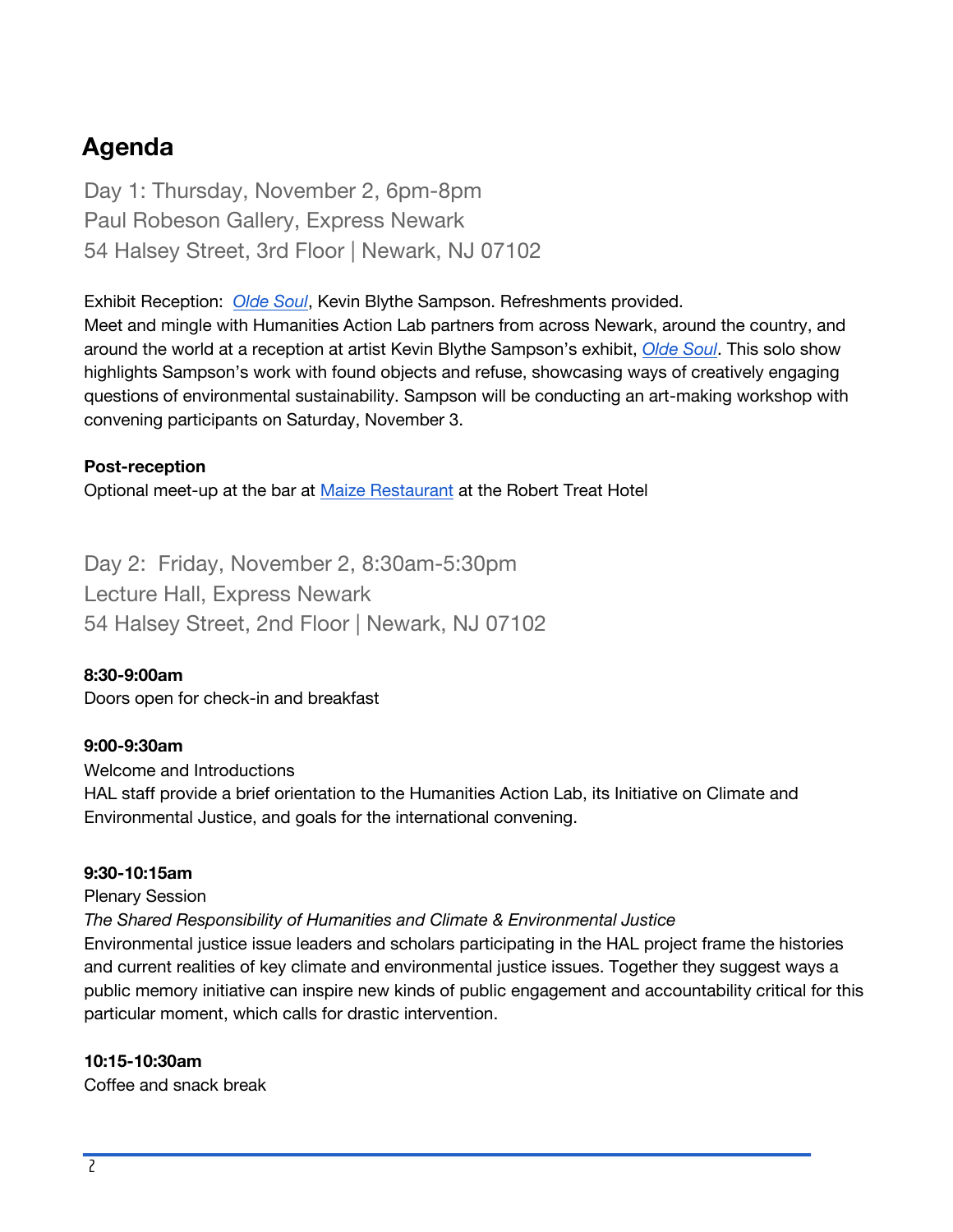## Day 2: Friday, November 2, continued

#### **10:30am-12:30pm**

#### Moderated panel + Workshop

*University-Community Partnerships: Leveraging Public Memory for Climate and Environmental Justice*  Three university-CJ/EJ organization teams share their plan for co-creating their local "chapter" of the international initiative -- including curriculum, multi-media storytelling, and local community engagement -- and how their joint efforts fulfill both of their goals. Facilitators then lead participants through a process to begin developing their own co-creation plans, based in the "Types of Community Partnerships" in the HAL partnership guidelines.

#### **12:30-1:15pm**

Lunch

#### **1:15-3:15pm**

#### Workshop

*Media and Memory: Activating Local Stories of Climate and Environmental (in)Justice to Mobilize Broad Publics*

Partners with projects already underway share their local histories of climate and environmental (in)justice and their plans for engaging diverse publics in their lessons for the future. Presentations include strategies for using different media to tell those histories through the traveling installation and web platform, and for engaging local communities through public dialogues and actions. Participants then use this inspiration to: refine their own local history, begin planning media they will use to share that history, and explore ways local stories can connect with each other in the collective traveling installation.

#### **3:15-3:30pm**

Coffee and snack break

#### **3:30-5:30pm**

Presentation and training

#### *Designing Local Stories for Global Impact*

Project exhibit designers and multimedia producers will share preliminary directions for frameworks local university-community teams can use to create their pieces of the collective traveling exhibit and digital media, and provide hands-on training on potential media, including virtual reality and audio. Participants will discuss what directions will be most effective for communicating their local stories, and linking them together into a collective project.

#### **6:30-8:00pm**

Group dinner for out-of-town participants: Maize Restaurant, 50 Park Place Lobby, Robert Treat Hotel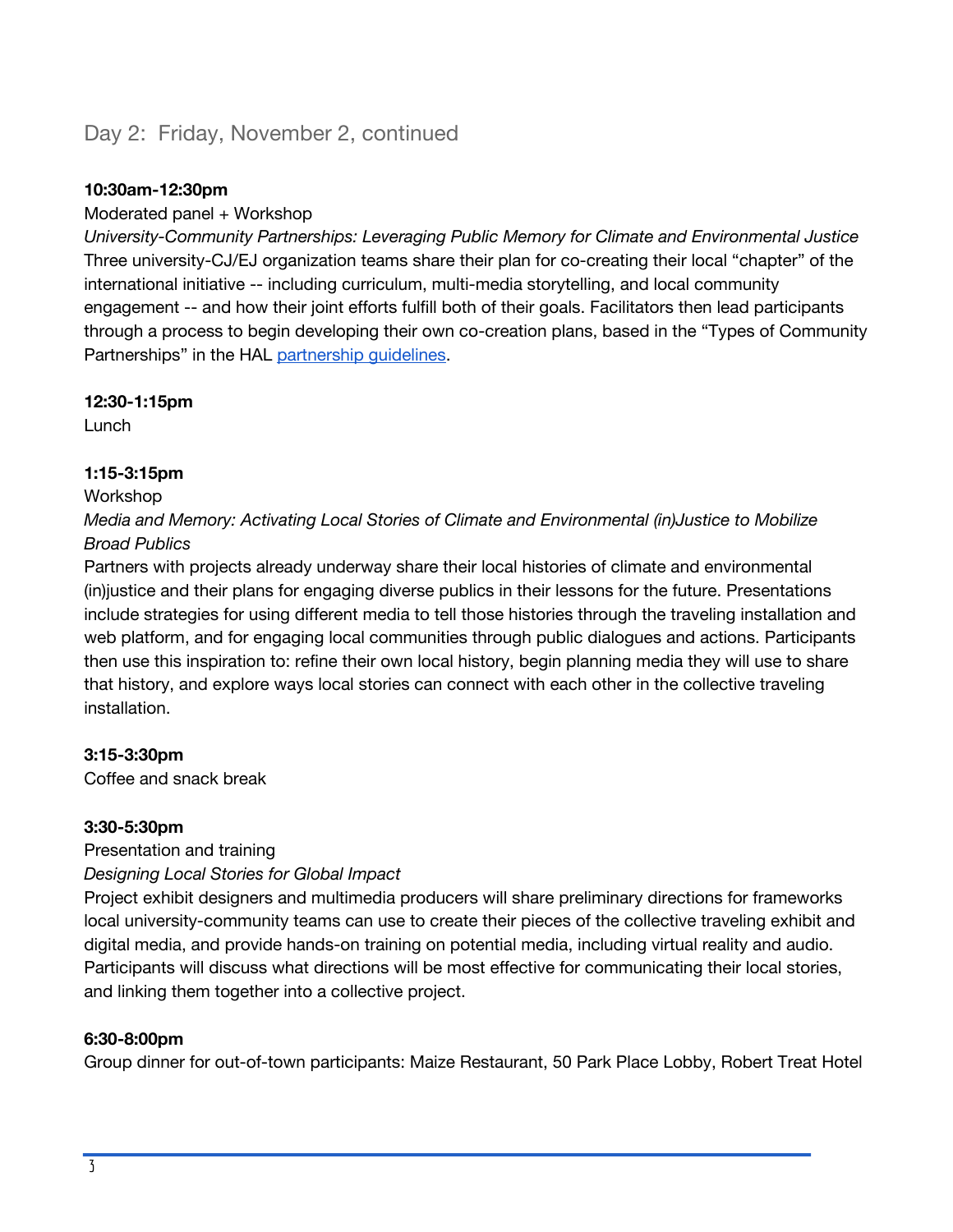Day 3: Saturday, November 3, 8:30am-3pm Specific locations listed with each session

#### **8:30am-9:00am**

Breakfast: Express Newark-Lecture Hall, 2nd Floor

| <b>Concurrent sessions 9:00am-9:45am</b>                                                                                                           |                                                                                                                |                                                                                         |  |
|----------------------------------------------------------------------------------------------------------------------------------------------------|----------------------------------------------------------------------------------------------------------------|-----------------------------------------------------------------------------------------|--|
| The Laughing Archive<br><b>Express Newark-Paul</b><br>Robeson Gallery, 3rd Fl                                                                      | Troubleshooting for HAL<br>partners<br><b>Express Newark-Lecture</b><br>Hall, 2nd Fl                           | Media training for HAL<br>partners<br><b>Express Newark-Lecture</b><br>Hall, 2nd Fl     |  |
| Founder of <b>The Laughing Archive</b><br>Amalia Mallard shares how to<br>identify and analyze creative<br>media for public humanities<br>project. | HAL Staff facilitates an open<br>session, answering questions<br>about the project, schedule and<br>logistics. | Media partners Talking Eyes<br>Media demonstrate how to use<br>audio and 360 equipment. |  |

| Concurrent sessions: 9:45am-12:00pm                                                                                                                                                                                                                                                                                                                                                                                                                                                                                                                                                                                                            |                                                                                                                                                                                                                                                                                                                                           |                                                                                                                                                                                                                                                                                                                                                                                                           |  |
|------------------------------------------------------------------------------------------------------------------------------------------------------------------------------------------------------------------------------------------------------------------------------------------------------------------------------------------------------------------------------------------------------------------------------------------------------------------------------------------------------------------------------------------------------------------------------------------------------------------------------------------------|-------------------------------------------------------------------------------------------------------------------------------------------------------------------------------------------------------------------------------------------------------------------------------------------------------------------------------------------|-----------------------------------------------------------------------------------------------------------------------------------------------------------------------------------------------------------------------------------------------------------------------------------------------------------------------------------------------------------------------------------------------------------|--|
| 9:45am-12:00pm<br>Shaping Newark's CJ/EJ Public Memory<br>Project<br>Express Newark-Lecture Hall, 2nd FI<br>Register here.                                                                                                                                                                                                                                                                                                                                                                                                                                                                                                                     | 10:30am-12:00pm<br>Ironbound Community<br><b>Corporation Toxic Tour</b><br>Meet at Robert Treat Hotel main<br>entrance, 50 Park Pl                                                                                                                                                                                                        | 10:00am-12:00pm<br>The Study of Ugly Artmaking<br>Workshop<br>Express Newark-Paul Robeson<br>Gallery, 3rd Fl                                                                                                                                                                                                                                                                                              |  |
| Join community leaders, stakeholders,<br>and students from Newark and around<br>New Jersey to identify ways New<br>Jerseyans are addressing climate and<br>environmental justice issues. Envision<br>how to use the project's Fall 2019<br>international launch and three-month<br>programming to strategically connect<br>local cultural and political activities, from<br>the fight to clean up the New<br>Jersey/New York seaport to the<br>Water/Ways exhibition, which will travel<br>to six different cultural and historic sites<br>around New Jersey. This session is co-<br>sponsored by the New Jersey<br><b>Humanities Council.</b> | HAL partner Ana Baptista (Board<br>Member, Ironbound Community<br>Corporation, Chair of<br>Environmental Policy +<br><b>Sustainability Management</b><br>Program, The New School) leads<br>a tour of the Ironbound<br>neighborhood of Newark,<br>identifying sites of environmental<br>injustice and the community's<br>resistance to it. | Newark sculptor Kevin Blythe<br>Sampson leads partners though an<br>artmaking workshop using found<br>materials. The workshop centers the<br>study of ugly or finding the beauty in<br>discarded materials. Participants glue,<br>paste, and mount collected materials<br>to a white Bristol board with the<br>intention of creating something<br>beautiful or interesting, with a focus on<br>recycling. |  |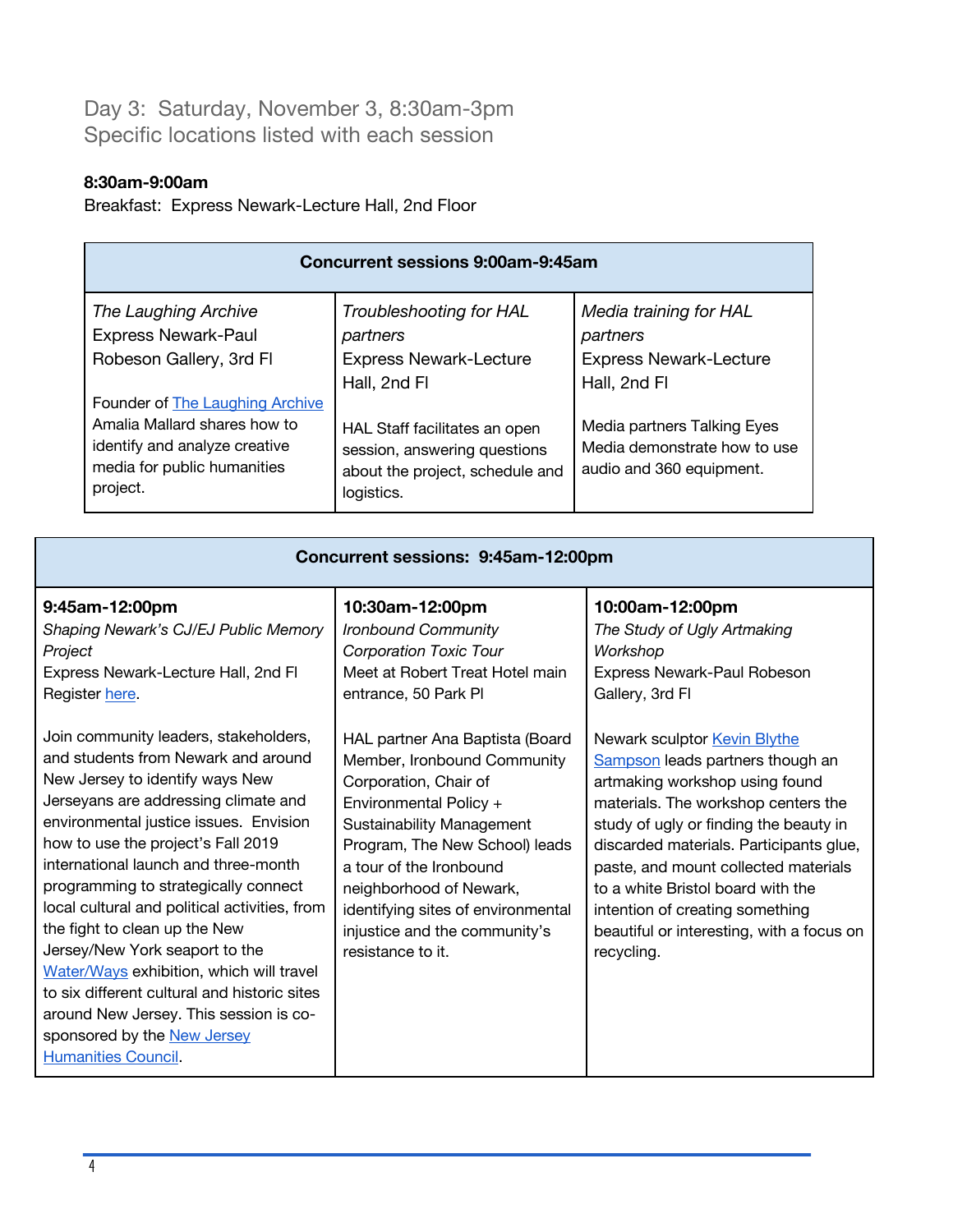### Day 3: Saturday, November 3, continued

Afternoon: All Sessions at Express Newark - Lecture Hall, 2nd Floor

#### **12:00-12:45pm**

Lunch

#### **12:45-1:45pm**

Workshop *Defining Audiences and Impact*  HAL staff facilitates small working groups to help partners identify their local beneficiaries, audiences, and participants, and their goals for short and longer-term impact with those groups.

#### **1:45-2:00pm**

Coffee break

#### **2:00-3:00pm**

Interactive workshop

*Planning for Next Steps* 

HAL staff identify next steps for coalition teams, including designing community collaborations, structuring spring 2019 courses, design and curatorial processes, evaluation, and programmatic planning. In break out sessions, HAL staff facilitates discussions on logistical issues that partners wish to address.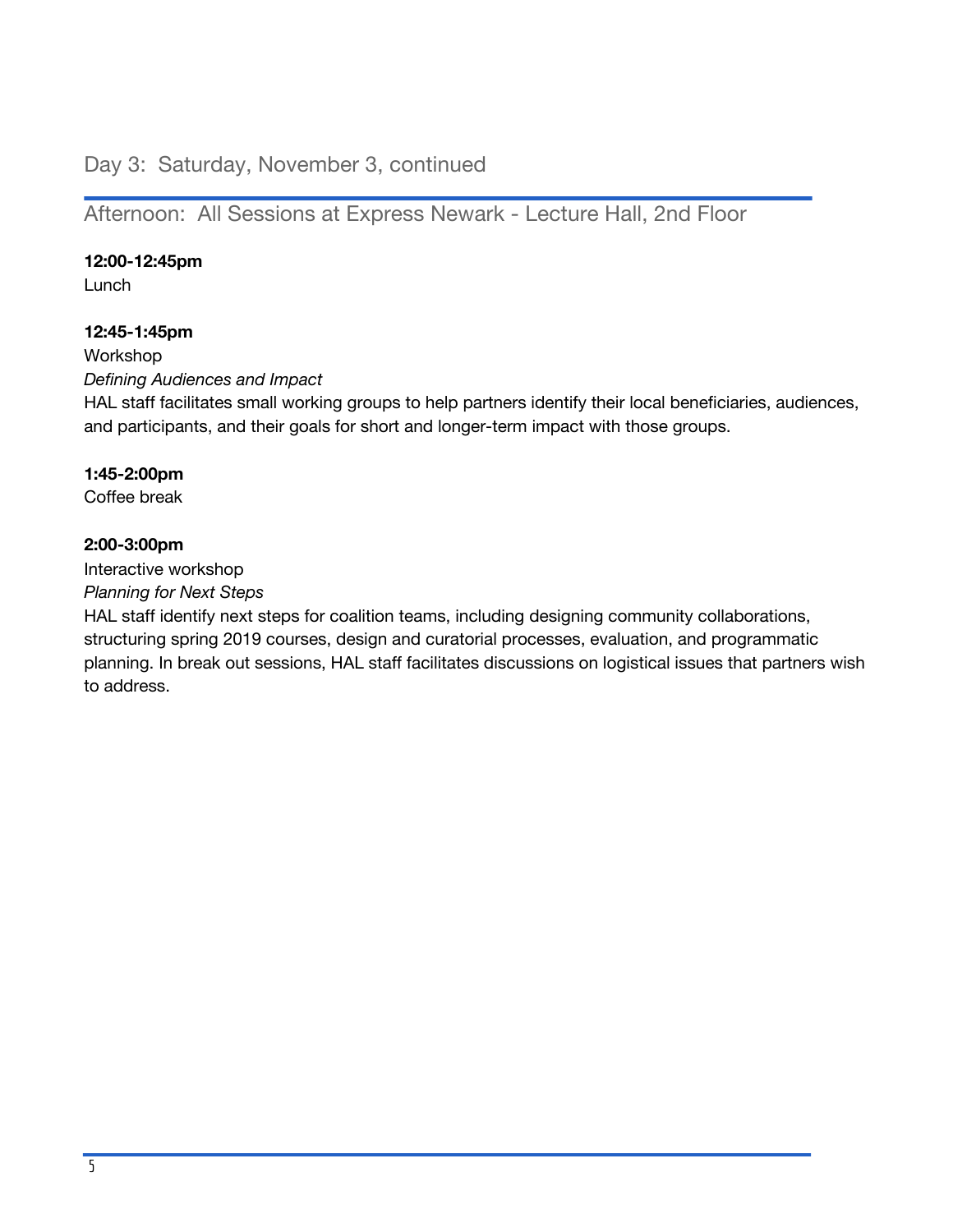## **Working Group Convening Participants**

Jason Allen, Director of Community Engagement, New Jersey Council for the Humanities Meg Arenberg, Managing Director, Penn Program in Environmental Humanities, University of Pennsylvania Francisco J. Artigas, Meadowlands Environmental Research Institute and Associate Research Professor of Earth and Environmental Sciences, Rutgers University-Newark

- Ana Baptista, Chair of Environmental Policy and Sustainability Management Program and Assistant Professor of Professional Practice, and Associate Director, Tishman Environment & Design Center (TEDC), The New School
- Diana Bocarejo, Profesora Asociada, Escuela de Ciencias Humanas, Universidad del Rosario, Bogotá
- Rosa Cabrera, Director, Rafael Cintrón Ortiz Latino Cultural Center, University of Illinois at Chicago
- Ricia Anne Chansky, Professor of English, University of Puerto Rico, Mayaguez
- John Paul Christy, Director of Public Programs, American Council of Learned Societies
- John Clinton, Interim Dean, Milano School of Policy, Management, and Environment and Associate Professor, Environmental Policy and Sustainability Management, The New School
- Jason Cortes, Program Director, American Studies and Associate Professor and Program Director, Department of Spanish and Portuguese Studies and American Studies, Rutgers University-Newark
- Mayra Cruz, Climate Resilience Coordinator, Catalyst Miami

Glen Cummings, Creative Director, MTWTF

- Victor Davson, Co-Director, Express Newark
- Lauren de Jesus, Development Associate, Chicago Cultural Alliance
- Rachel Dennis, Producer, Talking Eyes Media
- Justine D'Ooge, Program Manager, University of New Orleans
- Sarah Dunham, Managing Director, MTWTF
- Tim Eatman, Dean of the Honors Living-Learning Community and Associate Professor of Urban Education, Rutgers University-Newark
- Anne Englot, Co-Director, Express Newark
- Peter Englot, Senior Vice Chancellor for Public Affairs and Chief of Staff, Rutgers University-Newark
- Marta Esquilin, Associate Dean of the Honors Living-Learning Community, Rutgers University- Newark Laura Freyermuth, CIUDADania19s, Mexico City
- Kim Gaddy, Environmental Justice Organizer, Clean Water Action
- María Elvira García Ballesteros, Research Assistant, Universidad del Rosario, Bogotá
- Eva Giloi, Senior Associate Dean of Faculty and Associate Professor of History, Rutgers University-Newark
- David Glassberg, Professor of History and Interim Co-Director of the Public History Program, University of Massachusetts Amherst
- Cathy Gudis, Associate Professor of History, Director of the Public History Program, University of California Riverside
- Marcia Hale, Assistant Professor of Peace and Conflict Studies, University of North Carolina, Greensboro Reggie Jackson, America's Black Holocaust Museum, Milwaukee
- Onte Johnson, Clean Energy Campaign Coordinator, NC Sustainable Energy Association
- Valerie Johnson, Director of Africana Women's Studies and Mott Distinguished Professor of Women's Studies, Bennett College
- Tavar Jones, Arise for Social Justice
- Stephanie Khoury, Associate Producer, Talking Eyes Media
- Jennifer Kitson, Assistant Professor, Department of Geography, Planning & Sustainability, Rowan University
- Liz Kryder-Reid, Professor of Anthropology and Museum Studies, Indiana University-Purdue University Indianapolis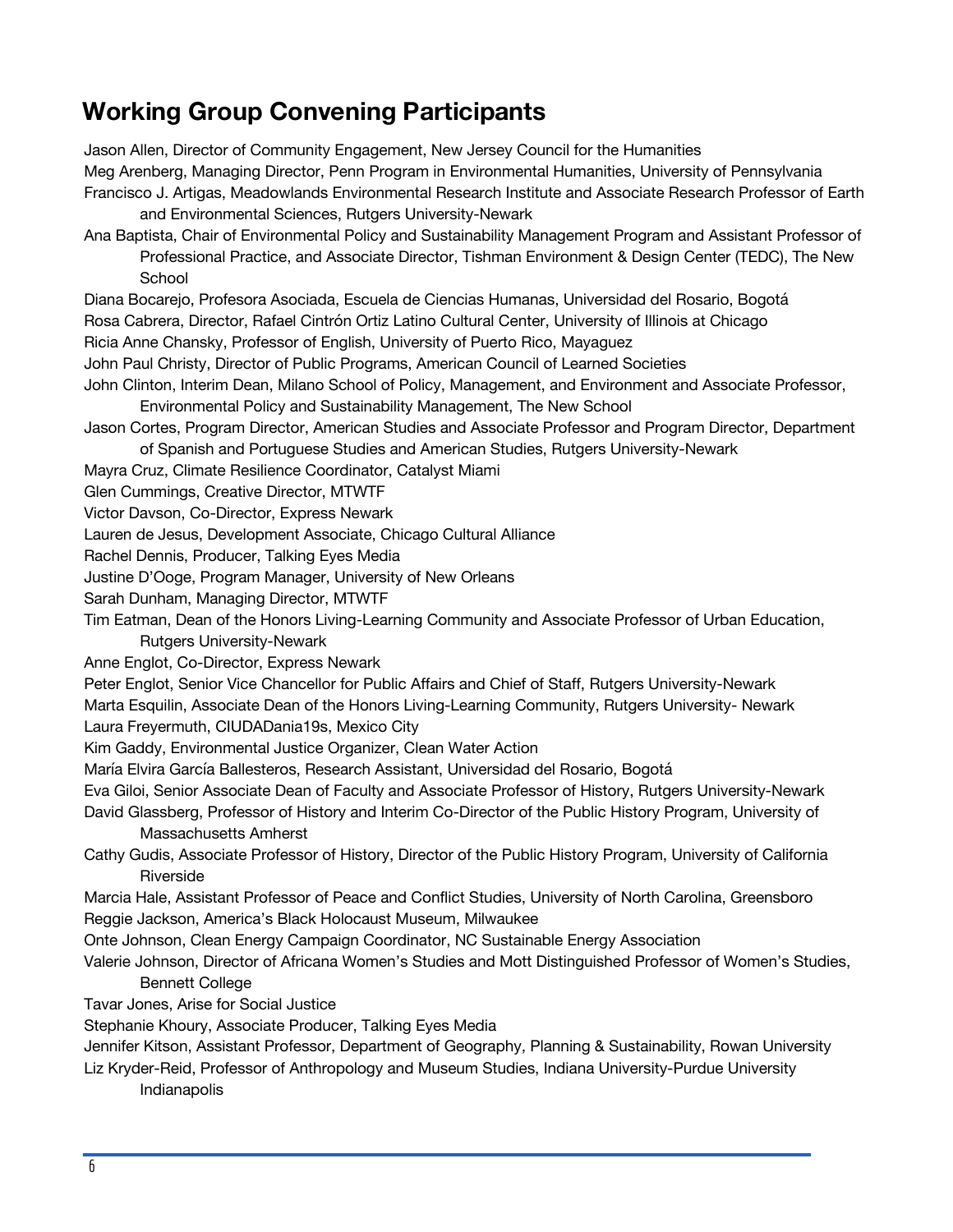Jamie Lew, Associate Professor of Sociology and Co-Director of Global Urban Studies, Rutgers University-**Newark** 

Maria Lopez-Nunez, Community Organizer, Ironbound Community Corporation

Amalia Mallard, Program Assistant, Paul Robeson Galleries

Chief Mann, Turtle Clan, Ramapough Lunaape Nation

Camille Mays, Peace Garden Project MKE, Milwaukee

Tyler McDaniel, Graduate Student, University of Minnesota

Brian McGrath, Professor of Urban Design, The New School Parsons

Cynthia Mellon, Climate Justice Policy Coordinator, Climate Justice Alliance and Ironbound Community **Corporation** 

Molly Mitchell, Ethel & Herman L. Midlo Chair in New Orleans Studies, Joseph Tregle Professor in Early American History, and Associate Professor of History, University of New Orleans

María Moreno Carranco, Profesora de la División de Ciencias Sociales y Humanidades, Universidad Autónoma Metropolitana-Cuajimalpa

Catalina Muñoz, Profesora Asociada, Departamento de Historia, Universidad de los Andes

- Brian Murphy, Director of the Honors College and Associate Professor of History, Rutgers University-Newark
- Kevin Murphy, Associate Professor of History, University of Minnesota
- Asli Mwaafrika, Intern, Kheprw Institute
- Aghilah Nadaraj, Equity Fellow, Kheprw Institute
- Gigi Naglak, Director of Grants and Programs, New Jersey Council for the Humanities
- Kacy O'Brien, Director of Programming, Creative New Jersey
- Lisa Sun-Hee Park, Professor, Department of Asian American Studies and Department of Feminist Studies, University of California-Santa Barbara
- Valerie Popp, Program Officer, American Council of Learned Societies

Ron Potvin, Assistant Director for Professional Programs and Curator, John Nicholas Brown Center for Public

Humanities and Cultural Heritage, Brown University

Rachel Radvany, Student, Duke University

Tim Raphael, Associate Professor of Arts, Culture, and Media and Director of the Center for Migration and the Global City, Rutgers University-Newark

Gray Read, Professor, School of Architecture, Florida International University

Will Rhodes, Designer, MTWTF

Giulia Ricco, Doctoral student in Romance Studies, Duke University

Mary Rizzo, Professor of American Studies and Associate Director of Public and Digital Humanities Initiatives, Rutgers University-Newark

Seth Rumbley, MSW Intern, Church World Service, Graduate Student, University of North Carolina, Greensboro Phil Scarpino, Professor of History, Director of Graduate Program in Public History, and Director of Oral History,

Tobias Center for Leadership Excellence

AJ Schneller, Visiting Assistant Professor of Environmental Studies and Sciences, Skidmore College Martha Schoolman, Associate Professor of English, Florida International University

Patrick Shafto, Henry Rutgers Term Chair in Data Science and Associate Professor of Mathematics and

Computer Science, Rutgers University-Newark

Matthew Sima, Student, Duke University

Merton Simpson, Director, Sheridan Hollow Alliance Lee Slater, Henry Rutgers Professor in Geophysics, Rutgers University-Newark Sonnet Takahisa, Deputy Director for Engagement & Innovation, Newark Museum Mónica Tapia, Executive Director, Ruta Civica, Mexico City Mariah Tarvainen, Designer, MTWTF